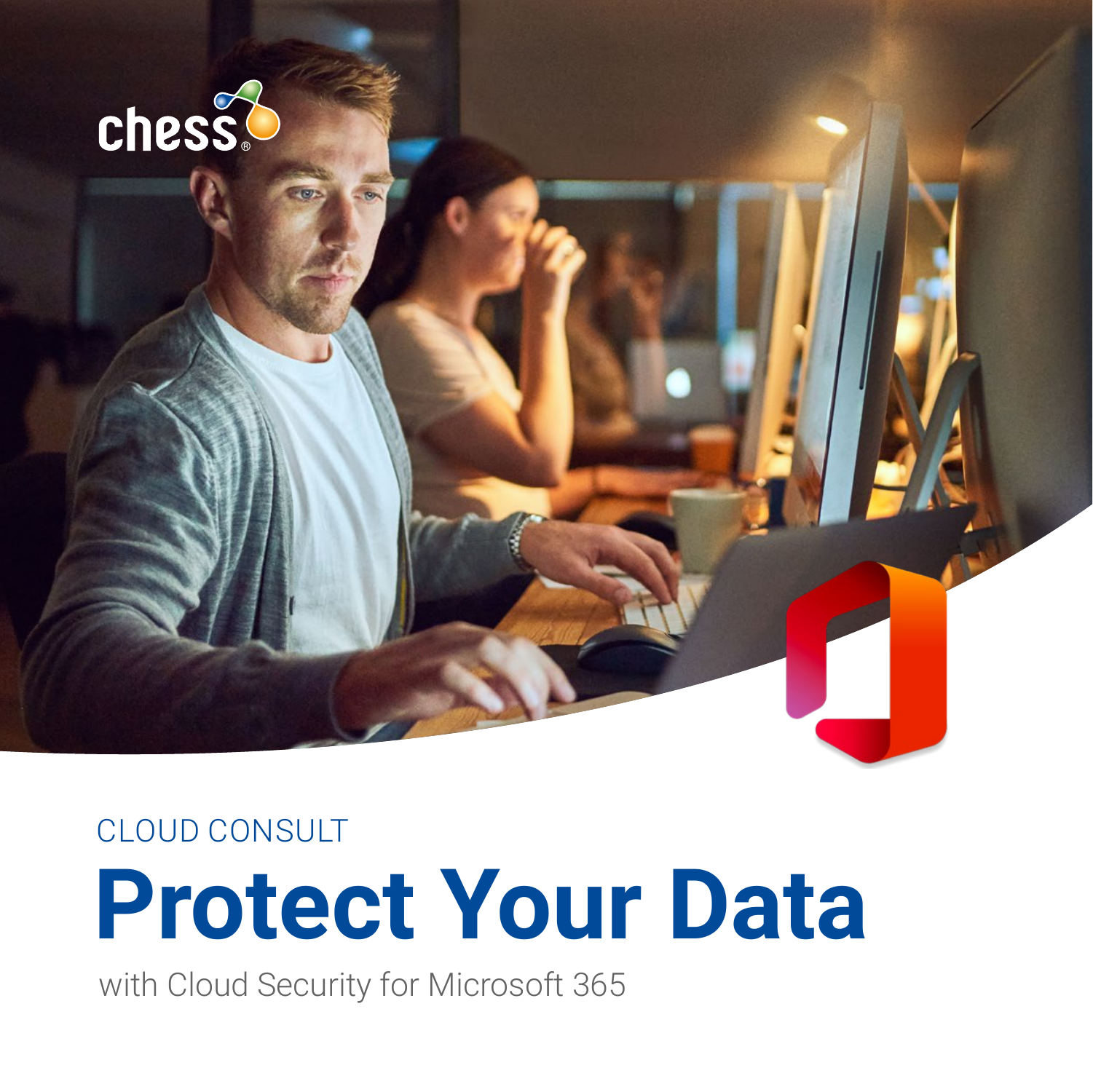### **Are You Protected?**

The Cloud Security Assessment and Delivery for Microsoft 365, part of our Cloud Consult portfolio, help to keep your business secure, your data protected and your operations compliant.

We created a staged approach to help you make the most out of the intelligent built-in Microsoft security features which are often not used to their full potential.

The Security Assessment helps you to implement best security practices on a Microsoft 365 tenancy. The Security Features Delivery is the second stage of your security journey. The service helps you rollout enhanced security features on your Microsoft 365 tenancy. Both services are based on Business Premium or Enterprise licence features.

Reduce your costs by adopting best practices and helping your people adapt to a new, remote-working environment.

### **48% of UK Businesses have a basic skills gap**

The most common of these skills gaps are in setting up configured firewalls, storing or transferring personal data, and detecting and removing malware.

*Cyber security skills in the UK labour market 2020*

*https://www.gov.uk/government/publications/cyber-security-skills-in-the-uk-labour-market-2020/cyber-security-skills-inthe-uk-labour-market-2020*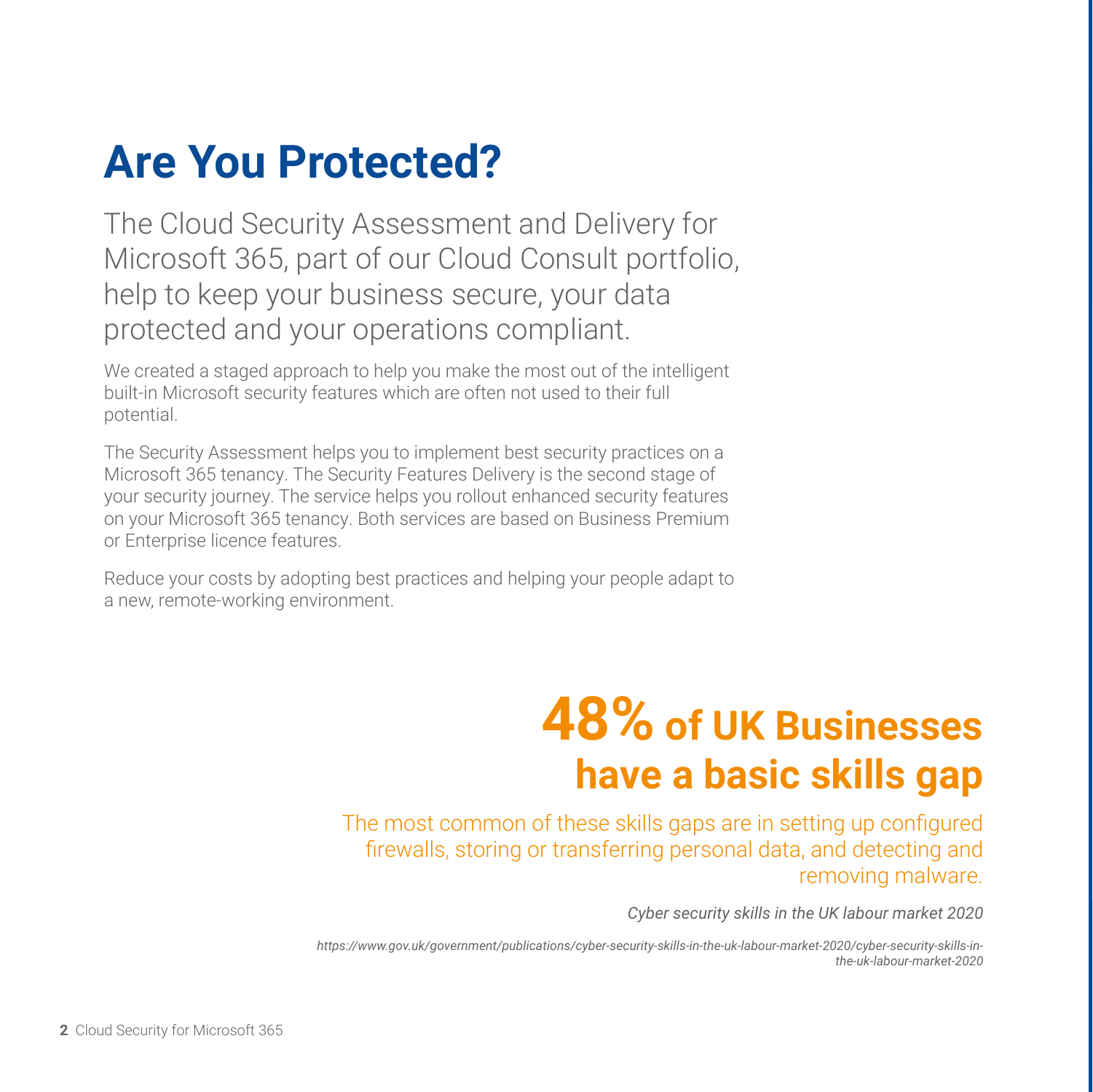

"Many enterprises have exposed data inadvertently when migrating to the public cloud, mostly due to a lack of experience with cloud-based security."

Source: Forbes, Leveraging The Cloud During The Pandemic, 2020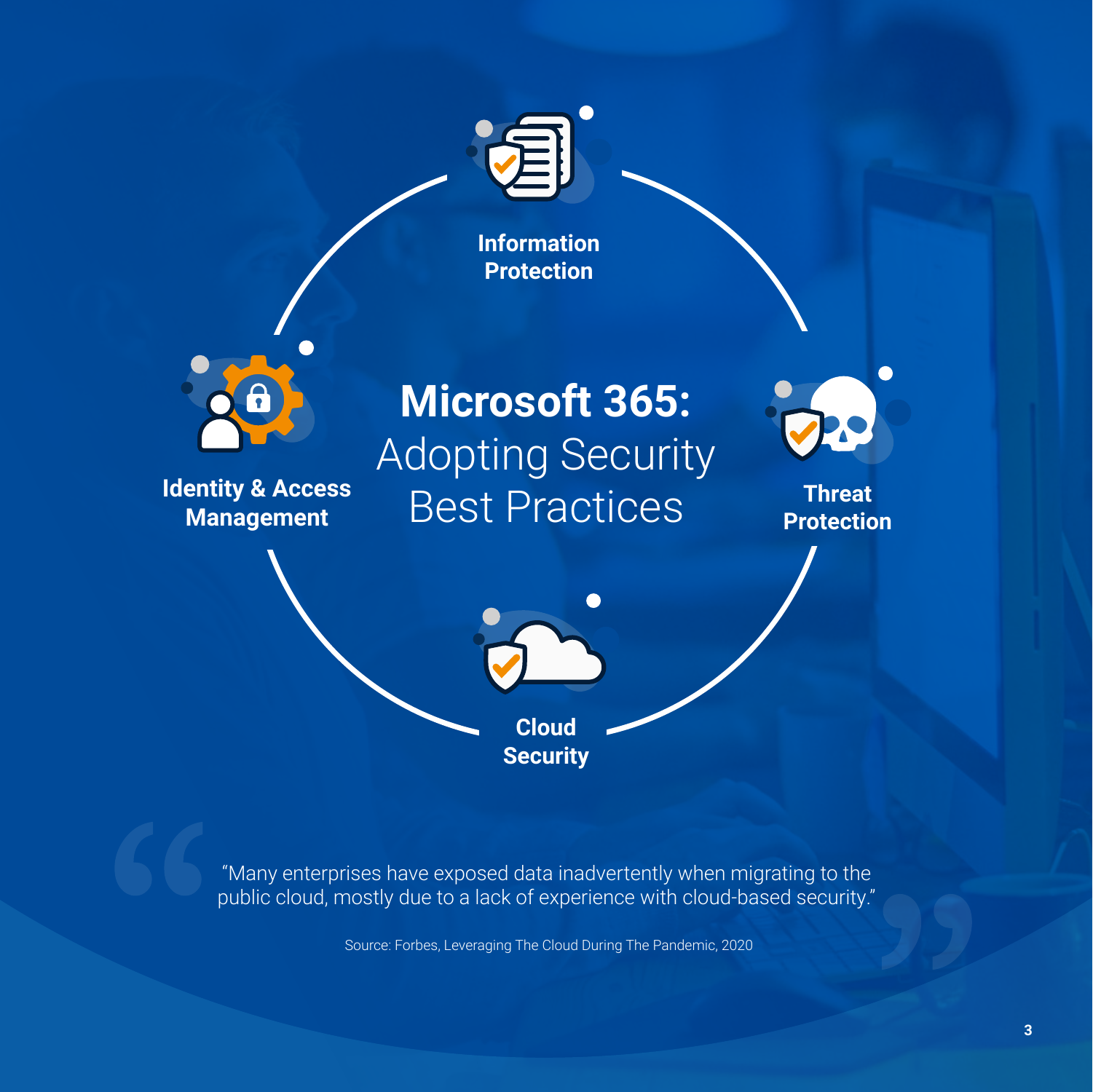### **A Two Staged Approach to Protecting Your Data**



### **Security Assessment**

**The Security Assessment helps you to implement best security practices on a Microsoft 365 tenancy, based on Business Premium or Enterprise licence features.**

#### **Features:**

Licence Review Multifactor Authentication Cloud Adopt Business Pack Authentication Hardening Microsoft Secure Score Review Gap Analysis



### **Security Features Delivery**

**The Security Features Delivery is the second stage of your security journey. The service helps you rollout enhanced security features on your Microsoft 365 tenancy, based on Business Premium or Enterprise licence features.**

#### **Features:**

Self-service Password Conditional Access Advanced Threat Protection Mobile Device Management Microsoft Identity Score Review Updated Gap Analysis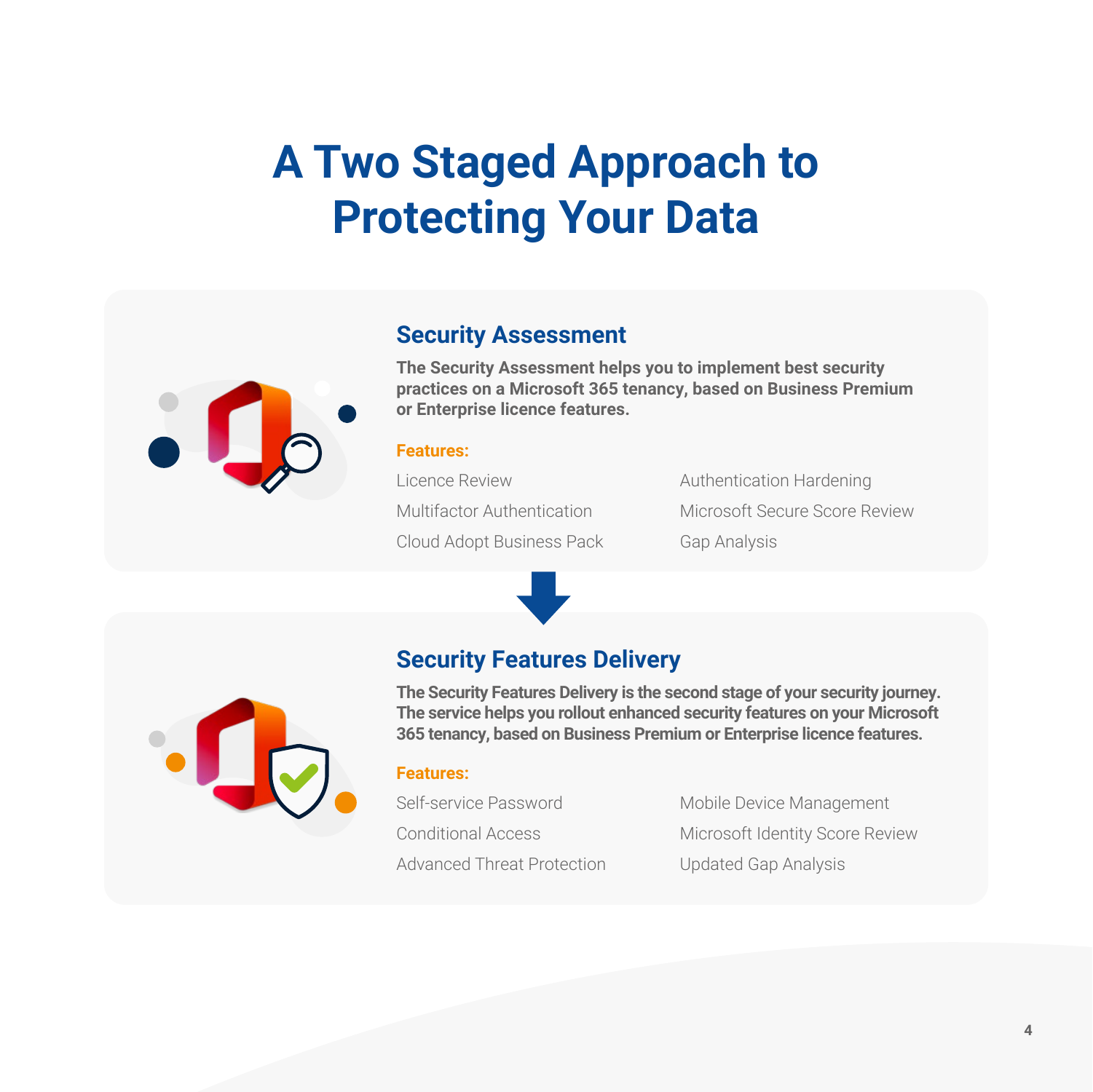### **Security Assessment**

**The Security Assessment helps you to implement best security practices on a Microsoft 365 tenancy, based on Business Premium or Enterprise licence features.**



Licence Review

Review of currently assigned subscriptions and mapping of features available to your users.



### Multifactor Authentication

Authentication (MFA) best practice implementation for admin accounts and enabled for users.



Cloud Adopt

Access to the Cloud Adopt learning portal to support tenancy administrators and end users in multifactor authentication adoption.



### Authentication Hardening

Includes a setup or update of Azure AD Connect (if applicable), password hash sync, removal of legacy authentication protocols, and account review (active vs dormant).

ď

### Microsoft Secure Score Review

Following the above improvements and actioning the non-disruptive and quick additional improvements, the review takes on average 3 hours.



### Gap Analysis

Our experts create and share an appraisal to assist with governance and compliance, and to document the risk profile within your business.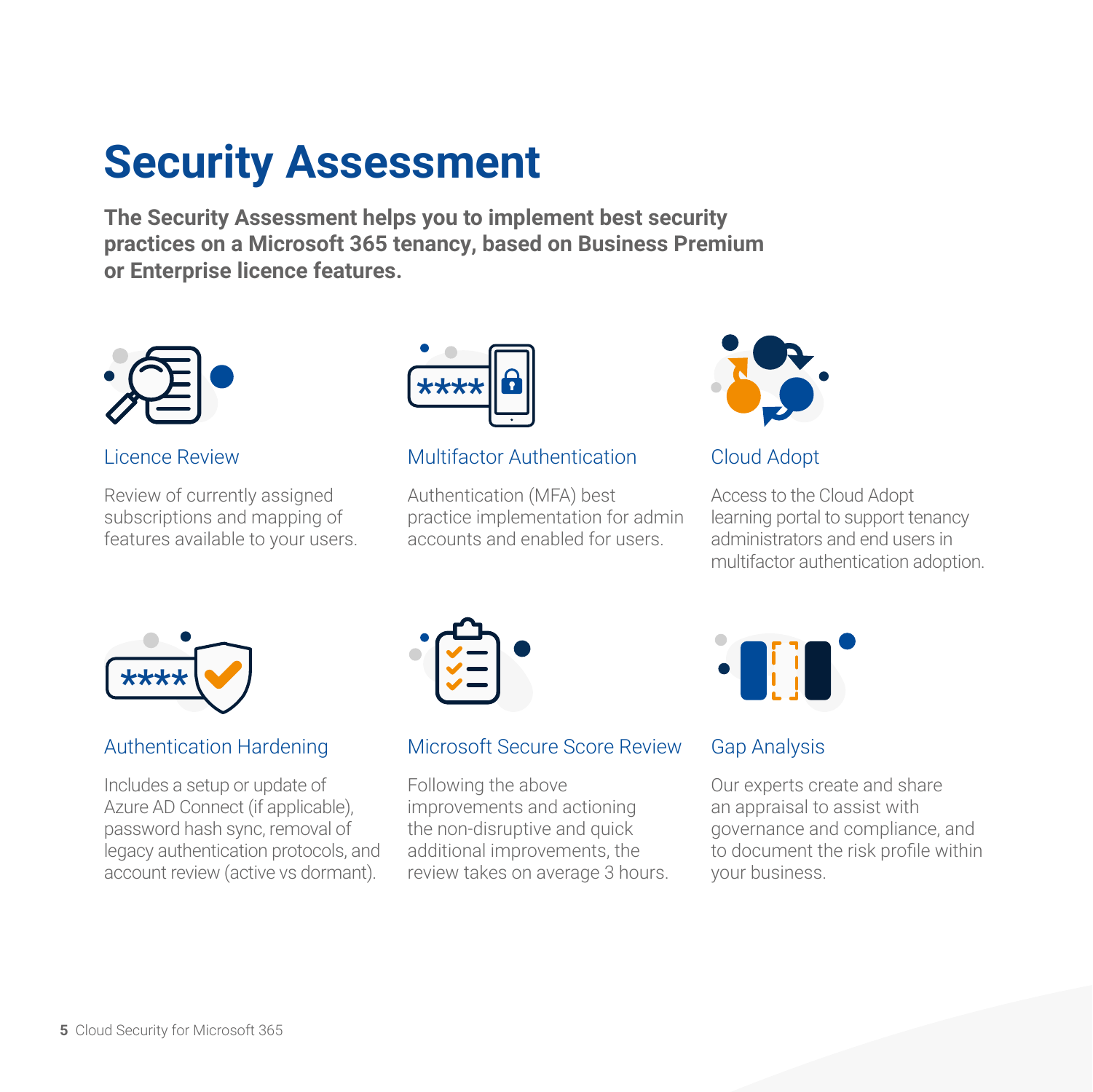### **Security Features Delivery**

**The Security Features Delivery is the second stage of your security journey. The service helps you rollout enhanced security features on your Microsoft 365 tenancy, based on Business Premium or Enterprise licence features.**



#### Self-service Password

Reset setup, including banned password list, and distribution of 'how to' guides for business users.



#### Conditional Access

Policy creation based on your company persona's and what data you have residing in Microsoft 365 (who can access what, from where, and on what device).



#### Advanced Threat Protection

ATP configuration aligned to best practice to reduce the risk of advanced phishing campaigns.



### Mobile Device Management

MDM Windows 10 and mobiles initial implementation. Required for conditional access.



#### Microsoft Identity Score Review

Following the above improvements around users and their devices to ensure the effectiveness of the security measures.



### Updated Gap Analysis

Our experts create and share an appraisal to assist with governance and compliance, demonstrating continuous improvement, and to document the risk profile within your business.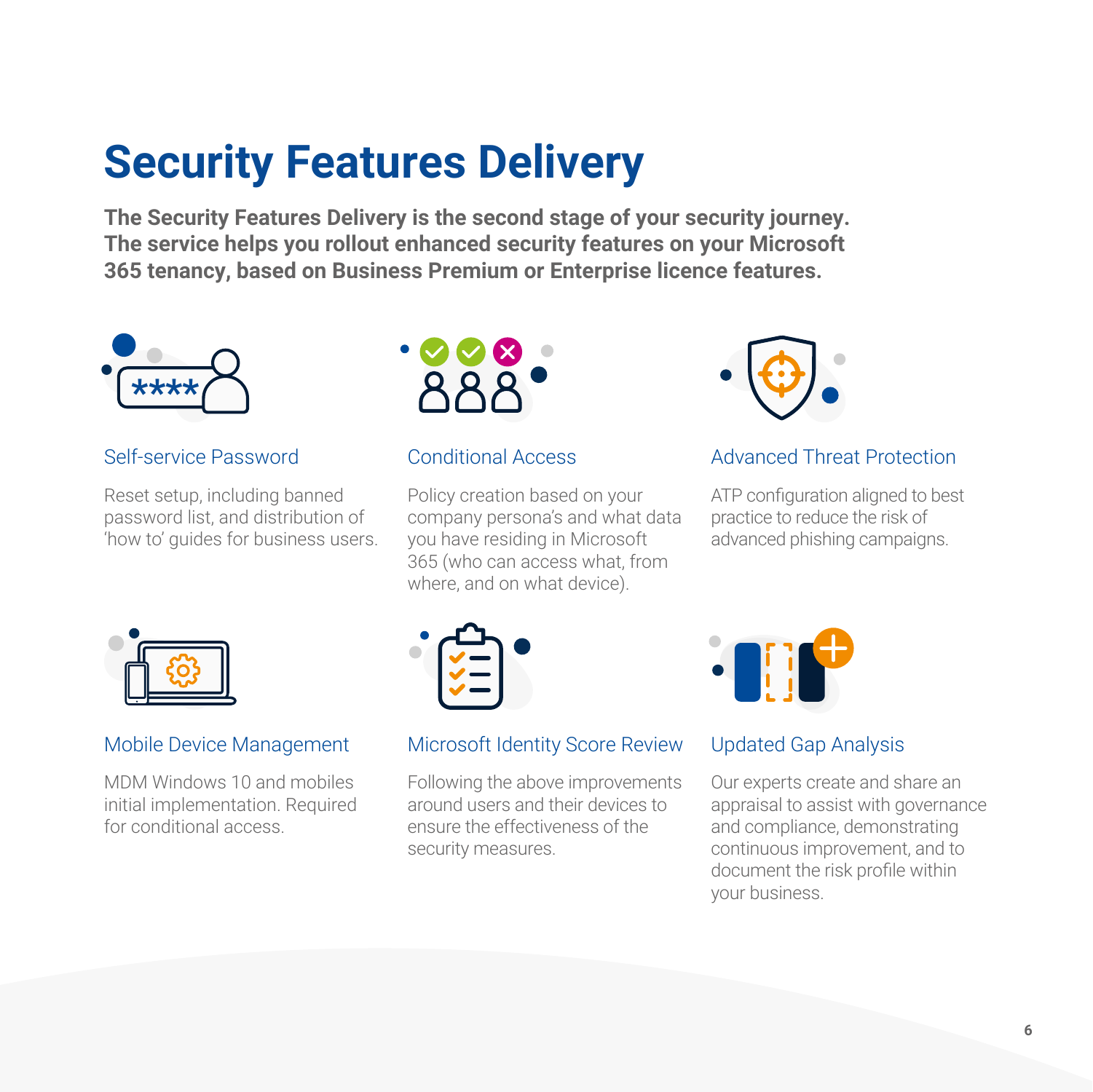

\*Please bear in mind you cannot progress to Security Features Delivery without meeting the requirements within the Security Assessment.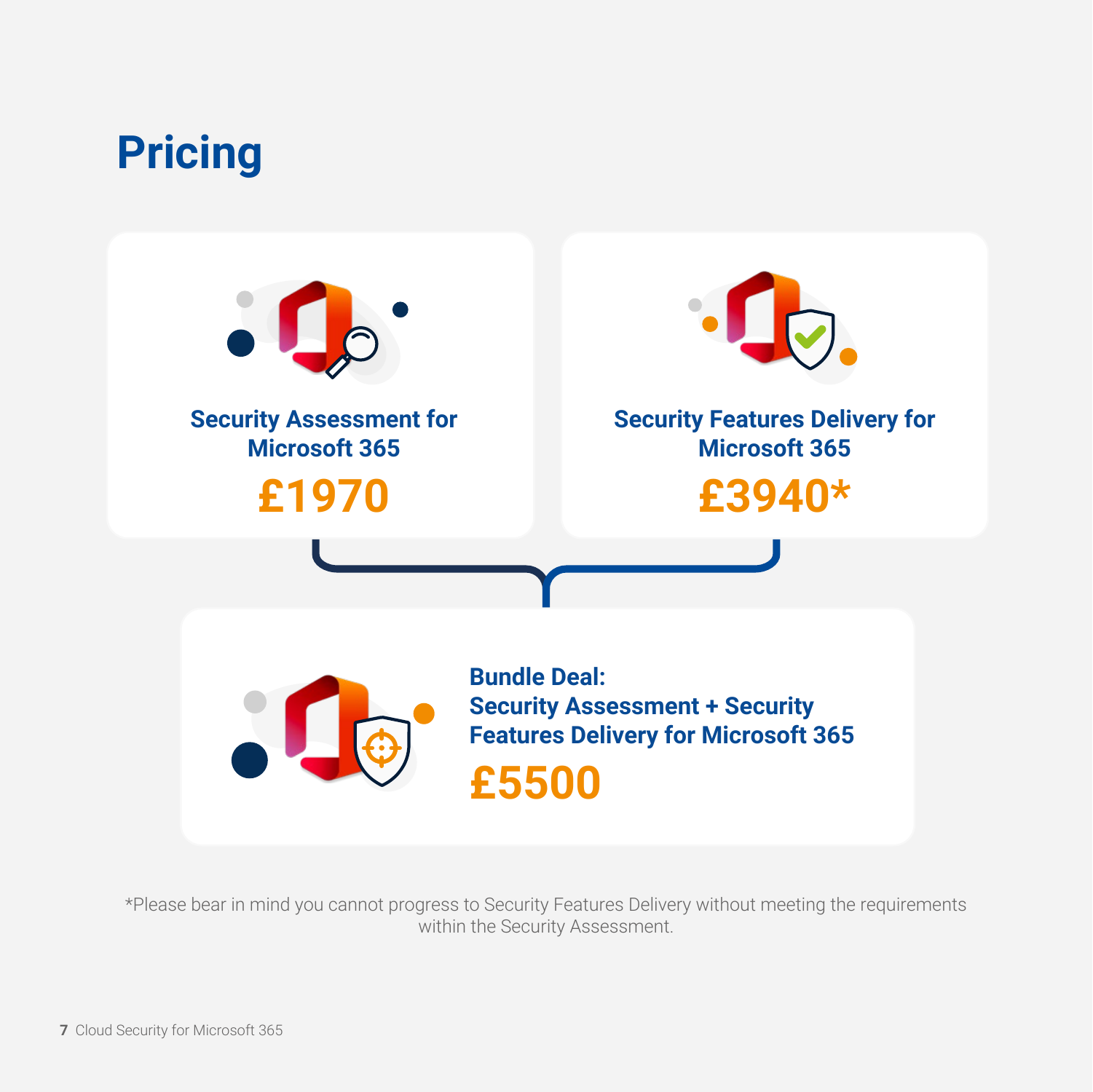### **Chess is a Gold Accredited Microsoft partner**

We are on the Microsoft Technology Adoption Program (TAP) which allows our technical architects and solution specialists to work together with Microsoft on new features, advise on new developments and be the first to test the new releases.



**Nicrosoft** 

**Gold Small and Midmarket Cloud Solutions Gold Cloud Productivity Gold Datacenter Gold Cloud Customer Relationship Management Gold Cloud Platform** Silver Collaboration and Content

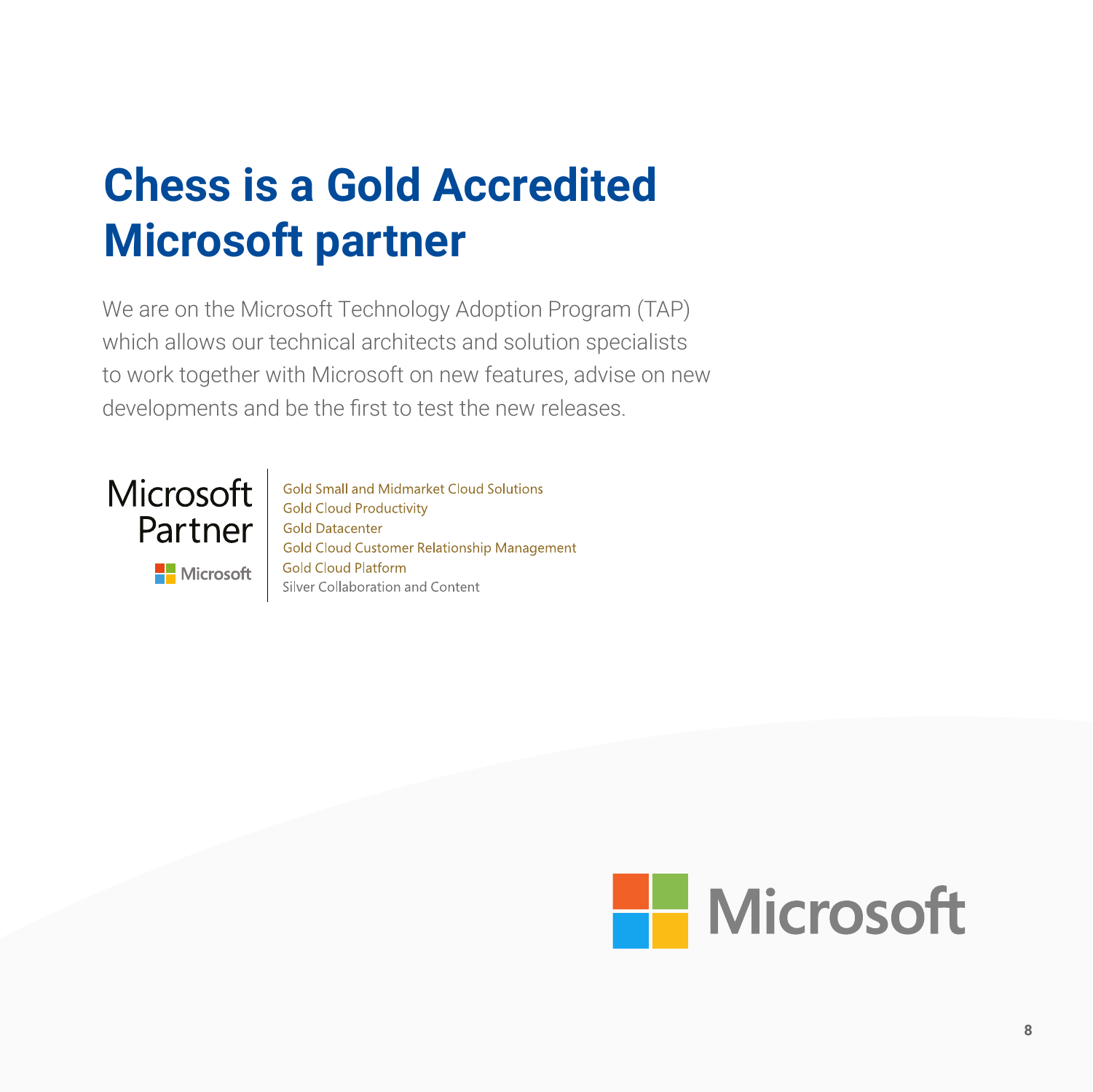## **About chess**

Chess is one of the UK's leading independent and trusted technology service providers, employing 480 skilled people across 6 UK sites, supporting a wide range of organisations.

By leveraging world-class technology, Chess helps you to connect your people, protect your data, grow your business, reduce your costs and work better together, which means your business, your people and your customers can thrive.

At Chess, we're passionate about our unique culture and our continuous investment in our people to be industry experts. We're extremely proud that our people voted us No.1 in 'The Sunday Times 100 Best Companies to Work for' list 2018, and we continue to celebrate more than ten years in the top 100.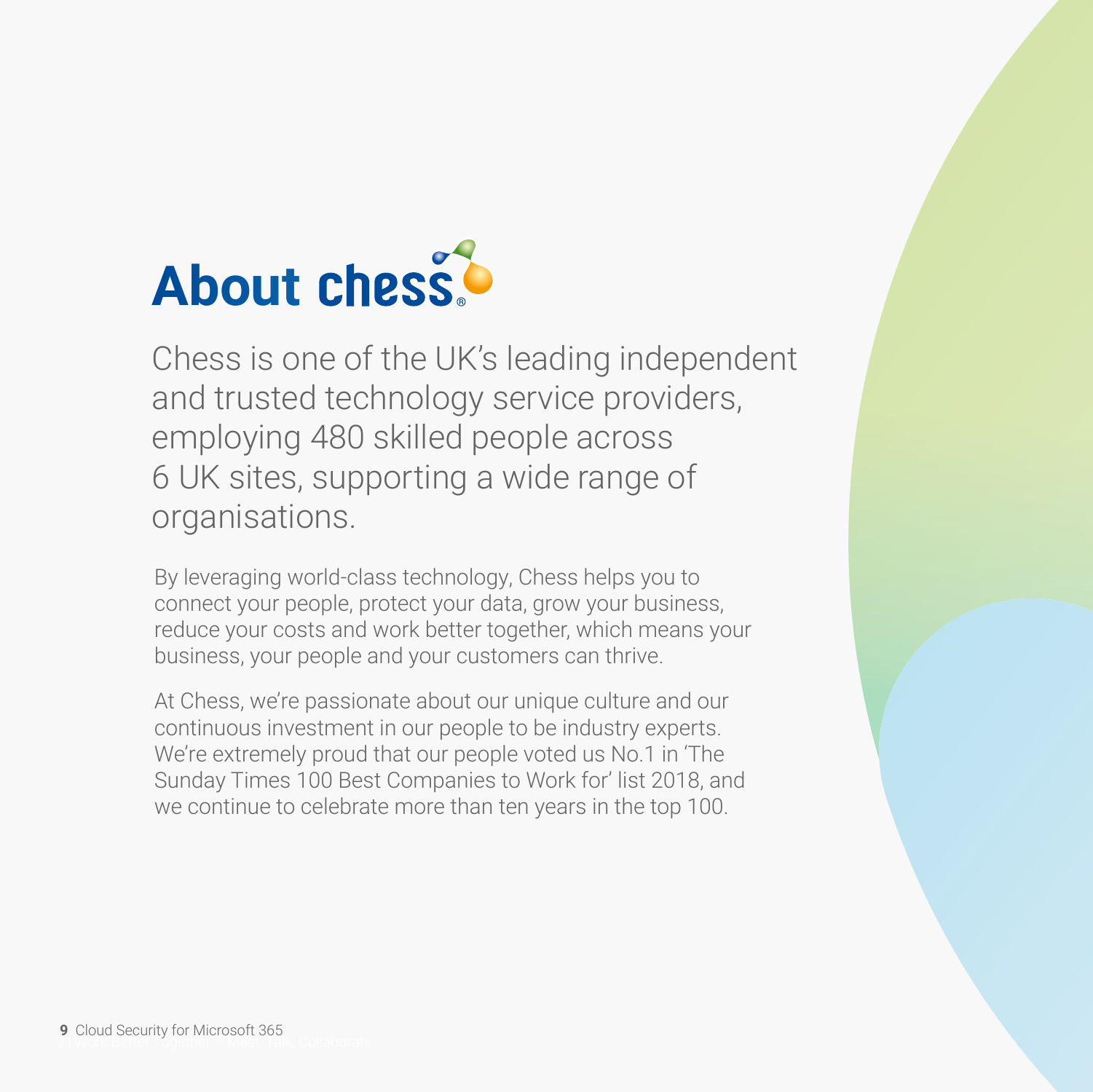